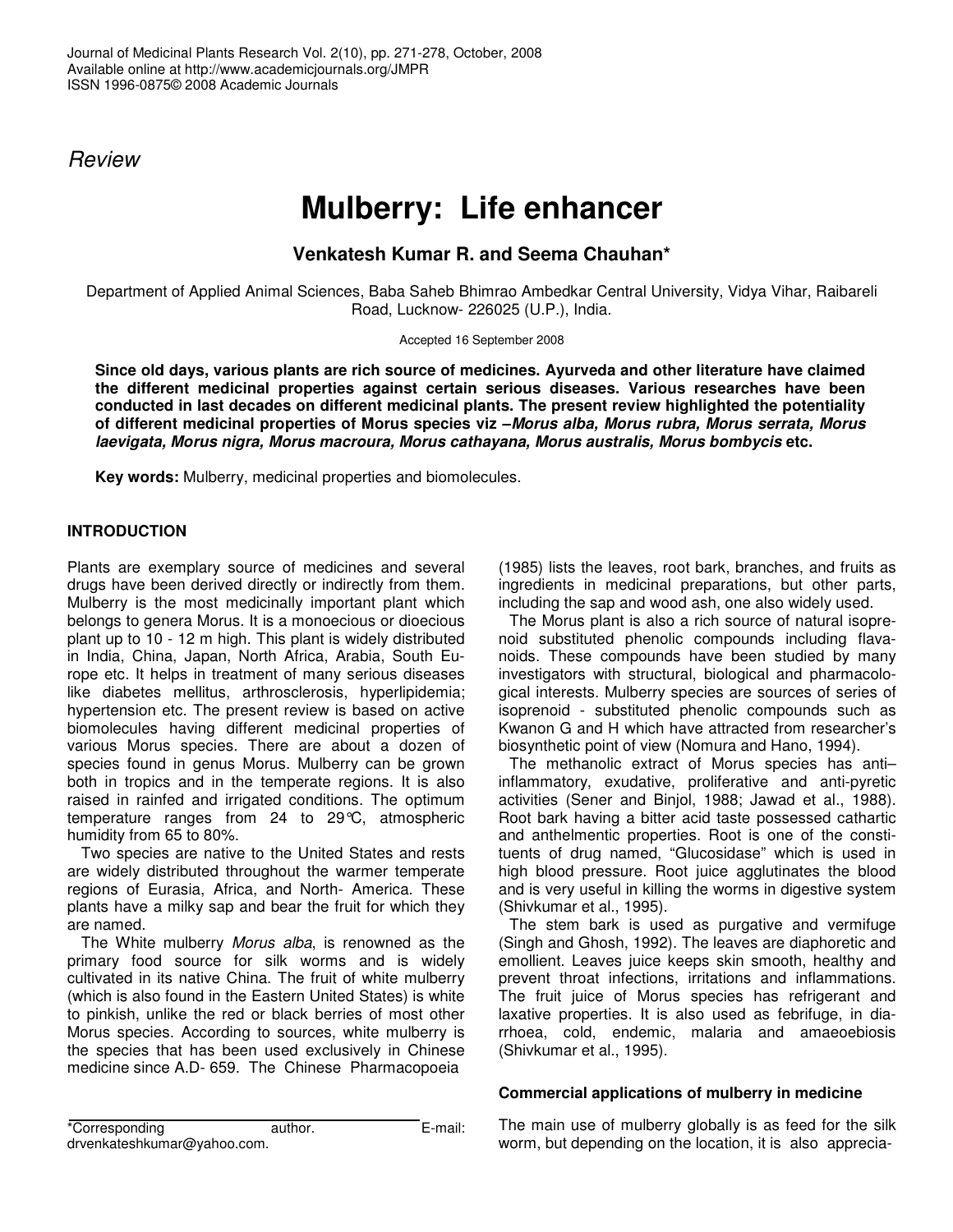ted for its fruit (consumed fresh, in juice or as preserves), as a delicious vegetable (young leaves and stems), for its medicinal properties in infusions (mulberry leaf tea), for landscaping and as animal feed. There are several places where mulberry is utilized traditionally as a feed in mixed forage diets for ruminants.

The sole use of mulberries in modern medicine is for the preparation of syrup, employed to flavors or colour any other medicine. Mulberry juice is obtained from the ripe fruits of the mulberry by expression and is an official drug of the British Pharmacopoeia. It is a dark violet or purple liquid, with a faint order and the refreshing, acid, saccharine test. The British Pharmacopoeia directs that *Syrupus mori,* chiefly used as an adjuvant rather than for its slightly laxative and expectorant quality, though used as a gargle, it will relive sore throat. The mulberry fruit is used for many medical purposes such as, to nourish the skin and blood, benefit the liver and kidney. It is also used to treat urinary incontinence, tinnitus, dizziness, constipation in the elderly and the anemic, to treat sore throat, depression and fever. The raw mulberry juice is squeezed out of the mulberry fruit with delicate fragrance and taste. This juice will enhance the health, such as yin nourishing, enriching the blood, notifying the liver and kidney, calming the nerves, promoting the metabolism of alcohol, balancing internal secretions, and enhancing immunity. Besides, the mulberry fruit can be brewed into wine and used as a resin substitute. This wine has a sweet and sour taste and cleans the blood. Many people believe that a glass of mulberry wine daily helps in getting rid of impurities and coprostasis (faecal residue in the intestines) in the body and enhance the health (Kumar, 2008). The fruits of *M. alba* are eaten fresh or made into juice, stews and tarts. They may be squashed and fermented to yield spirituals liquor. Besides, fruits are also potent source of anthocyanins which play key role in anti- oxidant activity. The finding also offers possible industrial use of mulberry as a source of anthocyanins as natural food colorant (Xueming et al., 2004), which could enhance the overall profitability of sericulture and also holds promise for tropical sericulture countries for profiting from industrial anthocyanins production from mulberry through better anthocyanins recovery.

Various combinations along with mulberry have been prepared for curing the diseases such as Cortex Lycii Radicis (*du gu pi*), Radix Glycyrrhizae Uralensis (*gan cao*) for cough with thick sputum, fever and irritability, Pericarpium Arecae Catechu (*da fu pi*) and Cortex Poriae Cocos (*fu ling pi*) for superficial edema with difficult urination etc. In Chinese markets, mulberry s often sold in the form of a paste called as *Sangshengao.* The paste is mixed into hot water to make tea to enrich the efficiency of the liver and kidney and sharpen the hearing and brighten eyes (Masilamani et al., 2008). This offers a challenging task to the mulberry germplasms resources across the globe, in exploration and collection of fruits yielding mulberry species; their characterization, cataloguing and evaluation of such ingredients by using traditional as well as modern means and bio technology tools; developing an information system about these mulberry species; training and global coordination of utilization of these genetic stocks and finally in evolving suitable breeding strategies to improve the several active biomolecules in the potential breeds by collaboration with various research stations in the field of sericulture, plant genetics , breeding, biotechnology and pharmacology (Table 1).

## *Morus alba* **L. white mulberry**

A medium sized, monoecious, deciduous tree with bark of large stems, brown, rough, height of about 30 and 1.8 m in girth indigenous to China and in hilly areas of Himalayas up to an elevation of 3300 m. The root is astringent and bark is anthelmintic (Bhattari, 1992). Root is one of the constituent of Chinese drug named "Sohaku-hi" which reduces the plasma sugar level in mice (Hikino et al., 1985). Decorked bark is used against chronic bronchitis and emphysema.

The ethyl acetate extract of root bark contains four hypotensive Diels Alder adducts named as Kwanon I, Kwanon I hexamethyl ether, Kwanon I octamethyl ether, 2'-Hydroxy-2,4,4'-trimethoxychalcone and 2'-Hydroxy 3' prenyl-2,4,4'-trimethoxychalcone III were isolated and reported by (Taro and Toshio, 1982) .

Chinese people named it as "Sang bai Pi, the root bark of *M*. *alba* is a traditional Chinese medicine which is used as medical treatment for cough, asthma and other diseases. The ethanolic extract of Sang Bai Pi displayed activity HIV which contains flavnoids like Morusin, Mulberrofuran D, G, K and Kwanon G, H., of which Morusin and Kwanon H showed positive activity against HIV (Shi-De et al., 1995). Morusin also inhibits tumor promotion (Shigeru et al., 1989).

Root is one of the constituent of a Chinese drug named "Sohaku hi" which reduces the plasma sugar level in mice (Hikino et al., 1985). A novel stilbene glucoside was isolated from root bark of *M*. *alba* along with Mulberroside A, Cis-mulberroside A and Oxyresveratrol (Feng et al., 1996). Kwanon G was isolated from ethyl acetate fraction of methanolic extract of *Morus alba* which showed antibacterial activity against *Streptococcus mutans, Streptococcus sobrins* and *Streptococcus sanguis* (Park et al., 2003).

Four new antifungal phytoalexins- Moracin E, F, G and H, Kwanon D, E, F were isolated from root bark of mulberry plant. The root bark of *M*. *alba* contains Sanggenon alkaloid which inhibited plaque formation. Morusin 4' glycoside and Kwanon H show positive activity against HIV. The root bark also contain an alkaloid, Deoxynojirimycin-1 inhibited glycogenlyses, glycoprotein, processing and saccharide hydrolysis enzymes whereas its derivatives have great therapeutic potential for the treatment of viral infections, diabetes, obesity and cancer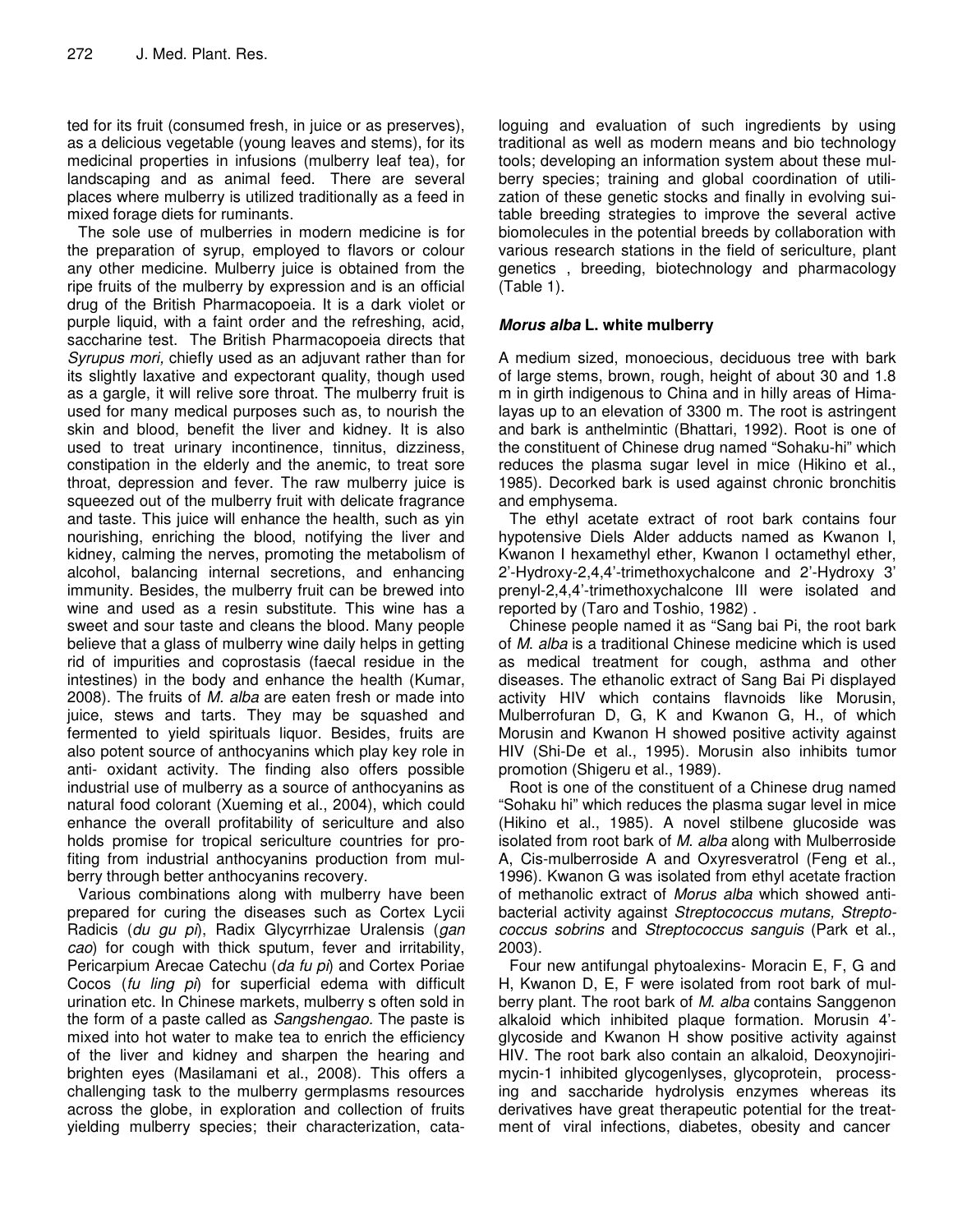#### **Table 1**. Active biomolecules of different *Morus* species

| SI. No.        | <b>Name of Morus species</b> | <b>Active constituents</b>                                                                                                                                                                                                                                                                                                                                                                                    | Plant part used                 | <b>Medicinal Properties</b>                                                                                                                                                                                                 |
|----------------|------------------------------|---------------------------------------------------------------------------------------------------------------------------------------------------------------------------------------------------------------------------------------------------------------------------------------------------------------------------------------------------------------------------------------------------------------|---------------------------------|-----------------------------------------------------------------------------------------------------------------------------------------------------------------------------------------------------------------------------|
| 1.             | Morus alba                   | Kwanon I, Kwanon I hexamethyl ether,<br>Kwanon I octamethyl ether, 2'-Hydroxy -<br>2,4,4'-trimethoxychalcone and 2'-Hydroxy 3'<br>prenyl-2,4,4'-trimethoxychalconelll,<br>Mulberrofuran T and Kwanon E, Morusin,<br>Mulberrofuran D, G, K, Kwanon G, H,<br>Mulberroside A, Cis-mulberrosideA,<br>Oxyresveratrol, Isoquercetin, Kwanon G,<br>Moracin E, F, G and H, Kwanon D, E, F,<br>Deoxynojirimycin-1 etc. | Root, stem,<br>leaves,<br>fruit | Astringent, anthelmintic,<br>HIV, cough, anti $-$<br>inflammatory, exudative,<br>high blood pressure,<br>diaphoretic, purgative,<br>emollient, diahorrea,<br>diabetes, atherosclerosis,<br>anti-tumor, hypoglycemia<br>etc. |
| 2.             | Morus australis              | Australone A, triterpenoid 3β-[(m-methoxy<br>benzoyl) oxy] urs-12- en-28- oic acid,<br>morusin, Kwanon C, betunilic acid, β-<br>amyrin, querecetin ursolic acid,<br>Mulberrofuran D, sanggenols N and O etc.                                                                                                                                                                                                  | Root,<br>Leaves, fruits         | Astringent, anthelmintic,<br>purgative, anti-platlet etc.                                                                                                                                                                   |
| 3.             | Morus bomycis                | N-methyl-1-Deoxynojirimycin, Kwanon G,H,<br>Moracin A-Z, Albanins A-H, y- aminobutyric<br>acid, L-asparagine, L-arginine, L- lysine,<br>choline, Mulberrofuran I                                                                                                                                                                                                                                              | Root,<br>Leaves                 | Hypotensive, anti-microbial,<br>diabetes, HIV,<br>antipholigistic, diuretic etc.                                                                                                                                            |
| 4.             | Morus laevigata              | Citrulline, hydroxyprolines, free amino acids                                                                                                                                                                                                                                                                                                                                                                 | Fruit                           | plaster for sores, cools the<br>blood,                                                                                                                                                                                      |
| 5.             | Morus nigra                  | Deoxynojirimycin                                                                                                                                                                                                                                                                                                                                                                                              | Root, leaves,<br>fruits         | diabetes, AIDS, purgative,<br>arterial pressure, vermifuge,<br>cancer etc.                                                                                                                                                  |
| 6.             | Morus serrata                | $\beta$ -Amyrin acetate, betunilic acid,<br>cerylalcohol, querectin and morin                                                                                                                                                                                                                                                                                                                                 | Root                            |                                                                                                                                                                                                                             |
| 7 <sub>1</sub> | Morus rubra                  | Rubraflavones A, B, C, D                                                                                                                                                                                                                                                                                                                                                                                      | Root                            | Anti-dysentric, laxative,<br>purgative vermifuge, urinary<br>problems weakness etc.                                                                                                                                         |
| 8.             | Morus macroura               | Guangsangons A -N, albafuran C, Kwanon<br>J, X, Y, Mulberrofuran G, K. J                                                                                                                                                                                                                                                                                                                                      | Stem                            | anti-inflammatory, anti-<br>oxidative                                                                                                                                                                                       |
| 9.             | Morus cathayana              | Sanggenols F, G, H, I, J, K cathayanon. A,B,                                                                                                                                                                                                                                                                                                                                                                  | Root                            | anti-inflammatory,<br>hypertension etc.                                                                                                                                                                                     |



**Figure 1**. Mullberrofuran M





(Hughes and Rudge, 1994) (Figure 1 - 3)

*Morus alba* cortex is also one of the constituent of herbal mixture named 'Jiang Qi Ding Chuan San' which has longer and better bronchodilatory effect in asthmatics. The leaf contains 22 - 23% protein and yield leaf human nutrition (Singh, 1997). They also contain flavone protein concentration (5 - 6 g/100g fresh it). The protein

has future supplementary protein food sources for glycosides, astragalin, isoquerecetin, querecetin 3-o (6' o-acetyl)-β-D-glucoside. The acetylated glycosides have moderate inhibitory effect on water-insoluble glucon synthesis by glucosytransferase. The ethanolic extracts of mulberry leaves exhibited moderate antimicrobial activity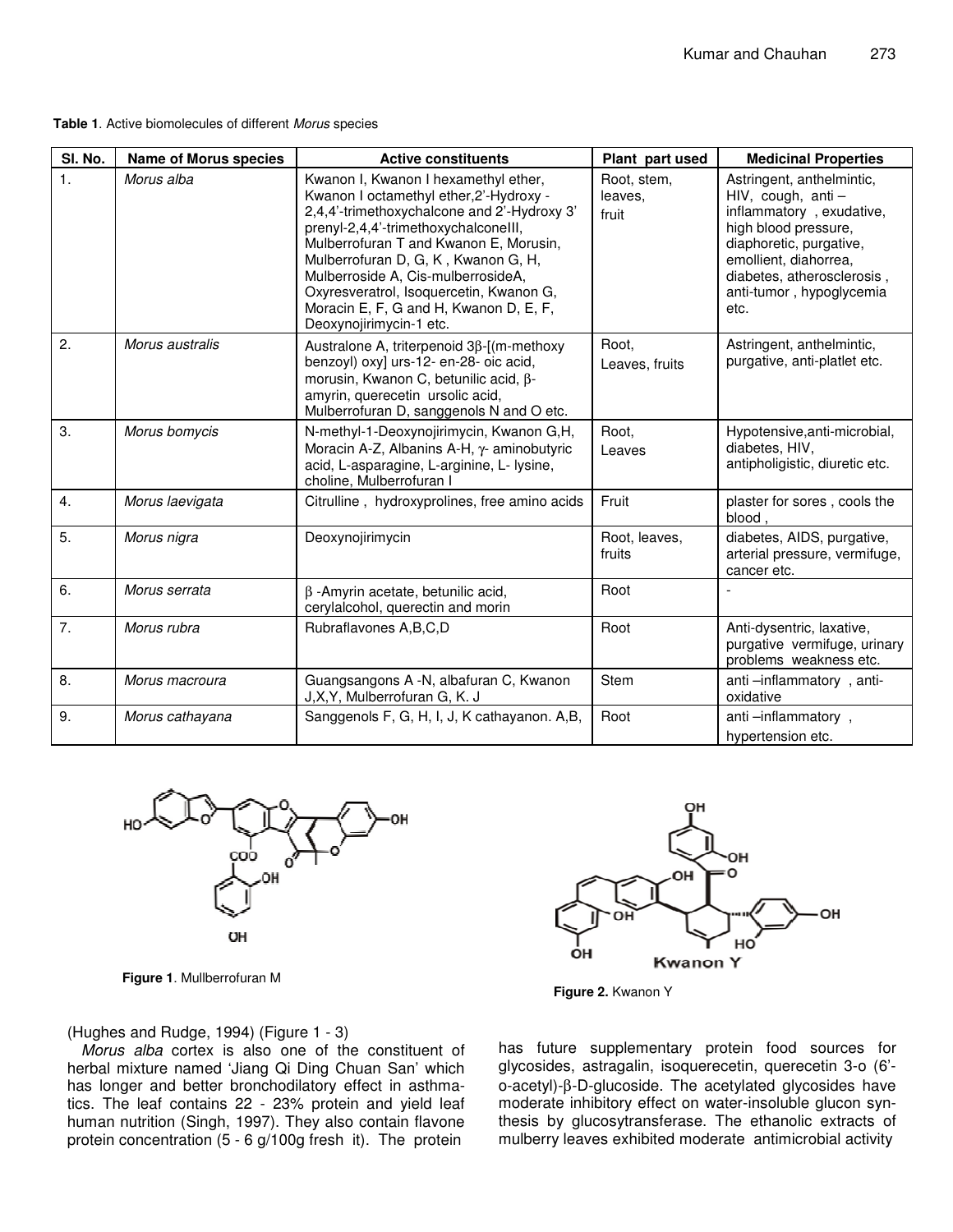

**Figure 3.** Kwanon Z.



**Figure 4.** Moracin C.



**Figure 5**. Moracin D.

activity against *Staphylococcus aureus*, *Bacillus subtilis* and *Pseudomonas aeruginosa*. Hot water extract of dried mulberry leaves fed to rabbits on 1% cholesterol diet exhibit significant hypolipidaemic or hypocholestroemic effect. In addition, hepatic enlargement and fat deposition in hepatic cells was also observed. The mulberry leaves exhibited a potent hypoglycemic activity in fasted and non-fasted STZ diabetic mice and glucose level fell by 24.6  $\pm$  6% and 81.4  $\pm$  7.9% respectively (Grover et al., 2002). The 1-butanol extract of mulberry leaves inhibits the oxidative modification of low density lipoprotein and prevent against atherosclerosis (Kayo et al., 2000) .The active biomolecules which play vital role in oxidative modification is Isoquercetin. Another two new Diels Alder adduct were isolated form callus tissues of leaves of *M*. *alba* named as Mulberrofuran T and Kwanon E (Hano Yoshio et al., 1989).

The fruits are eaten fresh or made into juice, stews and tarts; they may be squashed and fermented to yield spirituous liquid. Analysis of fruit contain moisture 8.75%, protein 1.5%, fat 0.4%, carbohydrate 8.3%, fiber 1.4%, mineral matters 0.9%, calcium 80mg, phosphorus 40 mg, iron 1.9 mg/100g, carotene (as vitamin A) 1.74%, thiathiamine 9 µg , nicotinic acid 0.8 mg, riboflavin 184 µg and ascorbic acid 13mg/100g. The fruits also contain a flavanoids, possibly eriodictyol.

The fruit of *M*. *alba* has a cooling and laxative property and are used throat, dyspepsia and melancholia. Ripe fruits are appetizer and carminative. Fruits are also used in loss of appetite, flatulence, constipation and intestinal worms like tapeworm. Syrup of ripe fruits is useful in heart diseases, bleeding disorder, burning sensation, debility and antiaging. Decoctions also prepared from the fruits are used against cerebral arteriosclerosis, chronic nephritis, kidney asthenia, alopecia areata, central retinitis and nasopharyngeal cancer. The pollen extract cause an air-borne contact urticaria. The plant is also a part of composite drug which is used for the treatment of tonsillitis (Singh, 1997).

# *Morus australis* **Poir syn.** *Morus acidosa* **griff**

It is a shrub or small tree found in Assam and Khasi hills. The roots are astringent and anthelmintic where as the bark is purgative. Leaf decoction is given as a gargle to soothe inflamed vocal cords (Jain and Fillips De, 1991). The fruits are used to alleviate fever. The plant extracts was very effective in inhibiting the both of growth of serotypes C and D of *Streptococcus mutans* and gram + ve bacteria (Chen et al., 1989).

A new prenyl flavnoid australone A(1), triterpenoid 3β- [(m-methoxy benzoyl) oxy] urs-12- en-28- oic acid (2), morusin (3), Kwanon C(4), betunilic acid, β- amyrin, querecetin ursolic acid, of which Morusin (3) showed significant role on arachidonic acid, collagen and prenylflavnoid induced platelet aggregation. Mulberrofuran D and phenolic constituent like Sanggenols N and O were isolated from root bark (Shi et al., 2001) (Figures 4 and 5).

# **Morus bombycis koidz**

This plant is found in China, Japan, Korea and Southern Sakhaline. Root bark contains quinones named as Kwanons G and H with hypotensive activity, phytoalexins like Moracin A-Z and Albanins A -H with anti-microbial activity. The leaves also contain N-methyl- 1 –deoxynojinimycin which is used against diabetes mellitus. This compound is also inhibits the infectivity of human immuno deficiency virus (Asano et al., 1994) (Figure  $6-8$ ).

From water extract of root bark of *Morus bombycis* koidz, seven compound namely γ- aminobutyric acid, Lasparagine, L-arginine, L- lysine, choline etc were isolated which are active against microbial and hypotensive activity (Daigo et al., 1986). From acetone extract of root bark of *M*. *bombycis* a 2-arylbenzofuran derivative was isolated and named as Mulberrofuran I (Yoshio et al., 1982). Root bark is an antipholigistic, diuretic and expectorant. Mulberrofuran C, a new 2-aryl benzofuran derivative along with six known flavonoids derivative like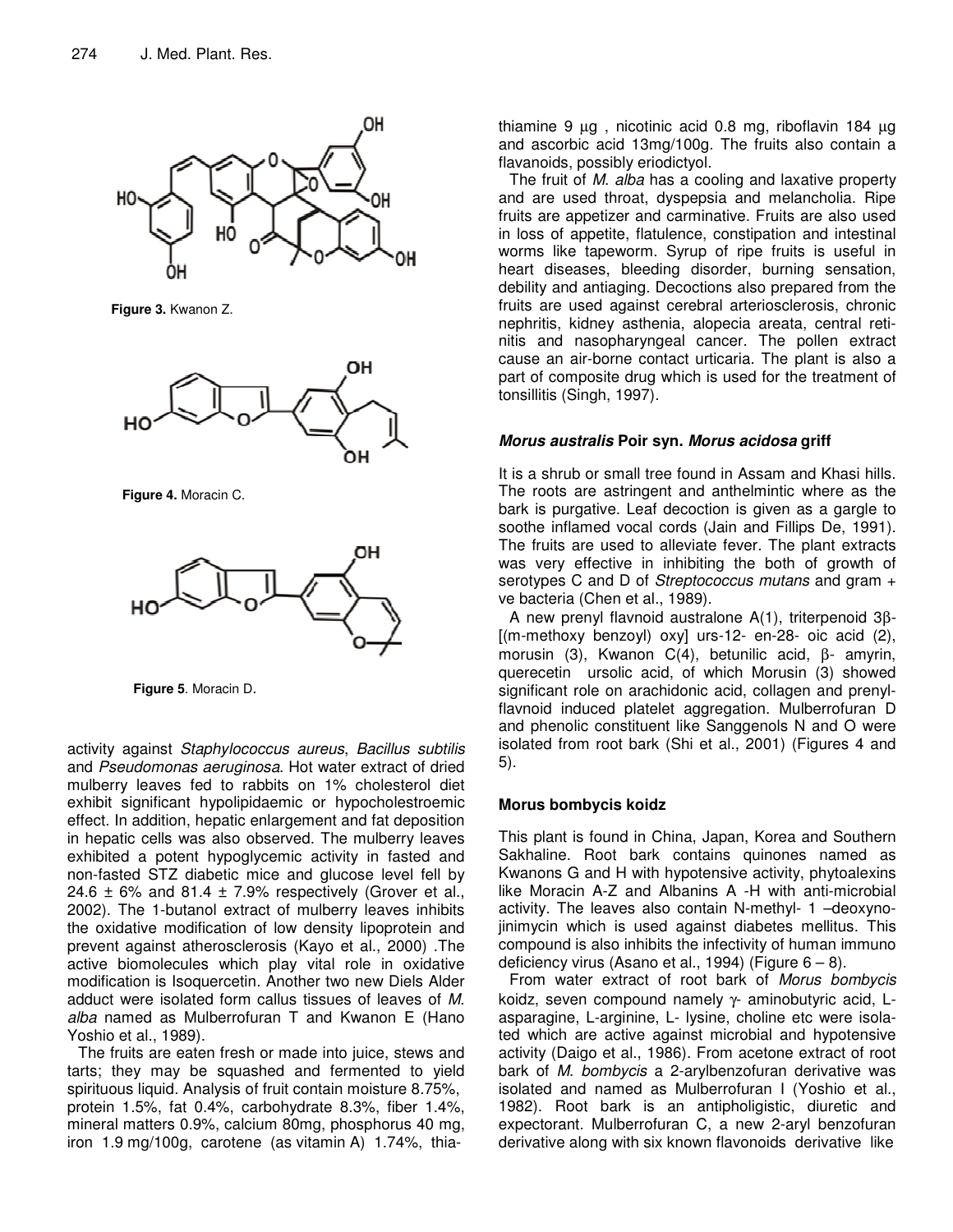

**Mulberrofuran D** 

**Figure 6.** Mulberrofuran D.



**Figure 7.** Albanol A



**Albanol B** 

**Figure 8.** Albanol B

Morusin, Cyclomorusin, Kwanon C, E, G, and H were isolated from root bark extract of *M. bombycis* (Taro and Tsutomu et al., 1982).

## *Morus laevigata* **wall .ex Brandis**

A tree found in outer Himalayas from Kumaon eastwards to Assam. Bark is dark brownish grey in color when young, leaves are ovate-cordate, flowers small, fruits long cylindrical, yellowish white, sweet or insipid. The milky juice of fruit is used as a plaster for sores and cools the

blood. Rapid clonal propagation is possible through *in vitro* culture of nodal explants. Brandis was the best cytokinin for shoot multiplication.

The fruits are rich in citrulline and hydroxyprolines. The seeds are rich source of free amino acids (Ali and Qadri, 1987).

## *Morus nigra* **Linn. Black Mulberry**

A medium or small sized tree 6 - 9 m high, native of West Asia. It is also cultivated in Kashmir, Darjeeling, leaves are ovate-cordate, flower dioecious or monoecious, fruits are syncarp, ovoid, 2.0 - 2.5 an long, purple to black, juicy, edible. The root bark is purgative and vermifuge. Root has and effect on pancreas and glycogenylsis while its juice reduces the blood sugar level in diabetic patient. The root bark extract contains Deoxyjirimycin (DNJ), an alkaloid which said to have active against AIDS virus. An infusion of leaves causes a drop in blood sugar (Singh and Ghosh, 1992), sometimes diuresis and a reduction of arterial pressure. The fruits are one of the constituent of Unani medicine named "Tut- i-aswad" which is said to be against cancer (Ahmad et al., 1985).

The bark is purgative and vermifuge. Root bark contains calcium malate; the bark contains tannins, phytobaphenes, sugar, phytosterol, (m.p.132°), ceryl alcohol, fatty acids and phosphoric acid. Analysis of ripe fruits gave the following values : moisture 85.5%, protein 0.7%, fat 0.4%, carbohydrates 12.2%, fibre 0.8%, and mineral matter 0.4%, calcium 60 mg., phosphorus 20 mg, iron 2.6 mg/100g., thiamine 58 µg , nicotinic acid 0.2 mg, riboflavin 92 µg, ascorbic acid 10 mg /100g.

# *Morus serrata* **Roxb**

It is a large tree  $18 - 21$  m high, with a clean cylindrical bole 3.5 m long, found from Trans Indus to Kumaon, principally in the inner regions of Himalayas at an altitude of 1200 – 2700 m. Bark is reddish or grayish brown, leaves ovate-cordate, flowers dioecious, fruits long, sweet and edible. The bark of *Morus serrata* contains β Amyrin acetate, betunilic acid, cerylalcohol, querectin and morin (Chemical Abstracts, 1979)

# *Morus rubra* **Linn Red Mulberry**

This plant grows up to 18m high, found in North America. The roots are catharic or emetic and are used as antibilious and by human when passing yellow urine. The bark has antidysentric, laxative, purgative and vermifuge properties and is used for urinary problems and weakness (Duke, 1992).

Four new flavones namely rubraflavones A, B, C and D - isolated and their structures are given below (Rastogi and Mehrotra, 1990) (Figures 9 and 10).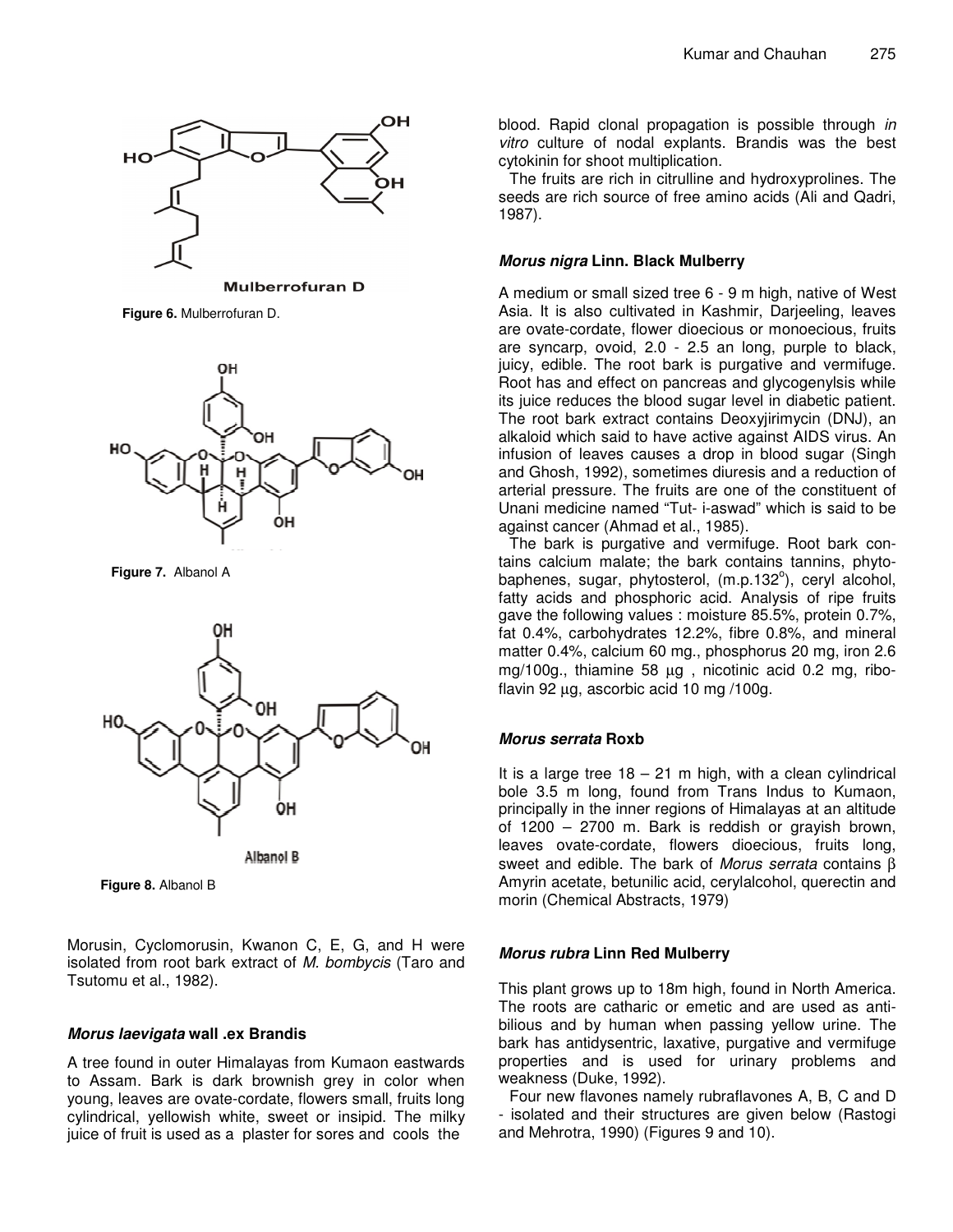

**Figure 9.** Rubraflavone A, Rubraflavone A and Rubraflavone A.



**Figure 10.** Rubraflavone D



**Figure 11.** Cathayanon A

#### *Morus macroura*

This mulberry plant belongs to economically and medically important genus Morus. Previously, many novel compounds, which were regarded biogenetically as Diel Alder adducts of dehydroprenylphenol and chalcone



**Figure 12.** Cathayanon B

which were isolated from M. *alba*, *M*. *bombycis*, *Morus lhou*. About 9 compounds have been isolated from its ethanolic extract against oxidative and inflammatory effects which are named as Guangsangons A, B, C, D and E along with four known compounds - Albafuran C, Kwanon X, P, Y from *Morus macroura*, of which compound Guangsangons A, Albafuran C, Kwanon X showed good anti-oxidative activity while Guangsangons A, B, D, showed activity against inflammation (Yu- De-Quan et al, 2004).

Five Diels Alder Type Adducts named Guangsangons F, G, H, I and J along with two known compounds Mulberrofuran J and Kwanon J were isolated from ethanolic extract of stem bark of *Morus macroura* which exhibit potent anti –oxidant and anti-inflammatory activities (Yu De-Quan et al., 2004).

The ethanolic extract of stem bark of *M. macroura* results in isolation of Diels Alder Type Adducts Guangsangons K-N together with Mulberrofuran G and K. The new isolated structures showed good anti-oxidant activity (Yu De-Quan et al., 2004).

## *Morus cathayana*

It is Chinese mulberry trees which have several compounds that are actively participating for curing the disease hypertension. On further examination of root bark of *Morus cathayana*, five new flavnoids Sanggenols F, G, H, I, J etc. was isolated. The other two new Diel- Alder type adduct, Cathayanon. A and B which resembles to compound sanggenon C & O which were also isolated from root bark of *M. cathayana* that plays a vital role in anti- inflammation(Rui-Chao and Lin Mao, 2001).

Another four new prenylated flavones namely Sanggenols F-K was isolated from root bark of *M. cathyana* (Toshio et al., 1998) (Figures 11 and 12).

#### **Recent researches against certain serious diseases**

The health giving properties of mulberry leaf are recognized for its diuretic, blood sugar and blood pressure reducing effects. New pharmacological benefits of mul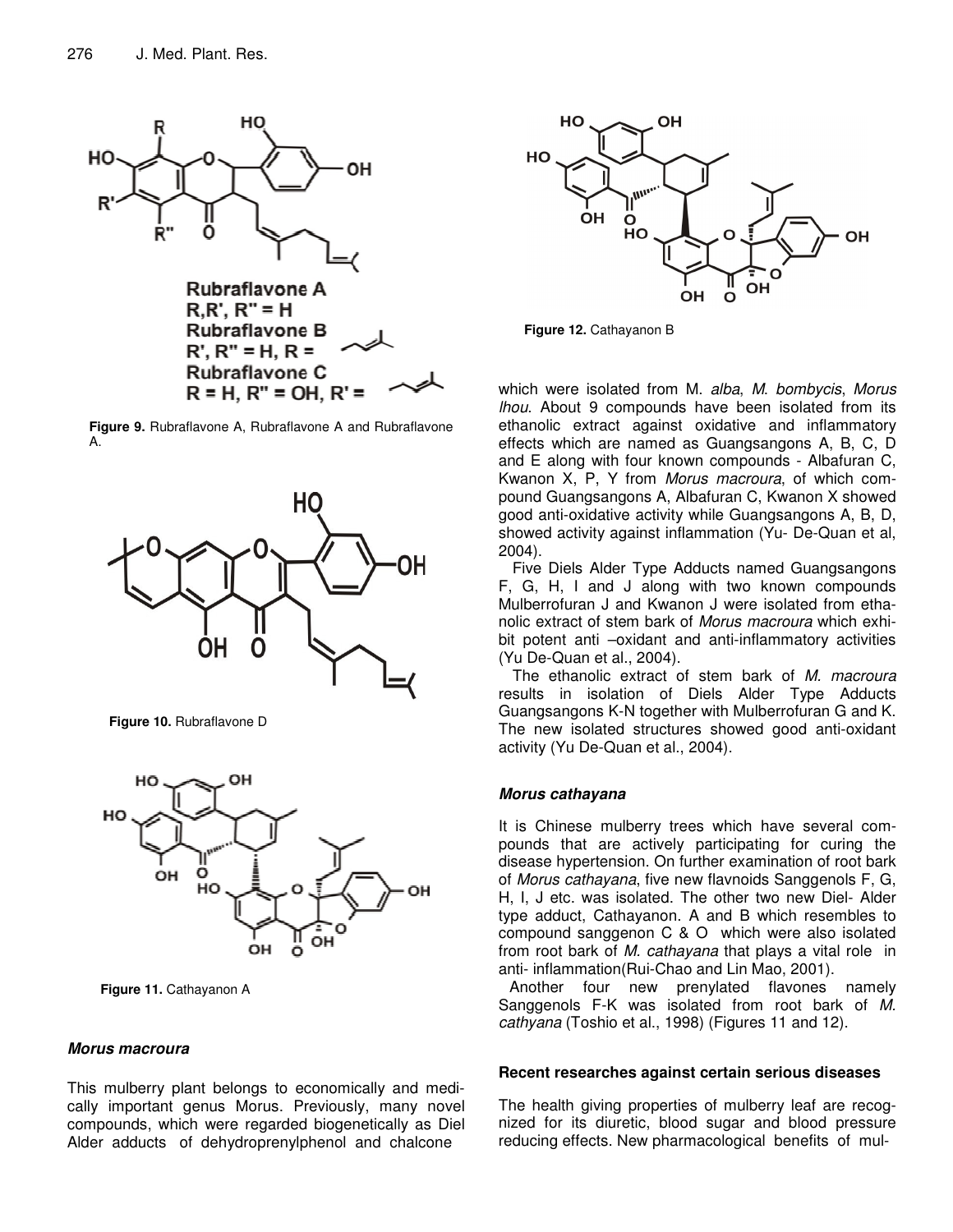berry leaf against serious diseases like Alzheimer's disease, atherosclerosis, hyperlipidemia.

#### **Against Alzheimer's disease**

Alzheimer's disease produces general mental enfeeblement loss of memory, reason and often feeling and dementia in a person. Evidence suggests that amyloid beta-peptide (1-42) plays an important role in the etiology the disease, forming plaques and fibrils disturbing the neuron network in the brain. The result suggests that mulberry extract provide viable treatment Alzheimer's disease through inhibition of amyloid beta- peptide (1 - 42) fibril formation and attenuation of neurotoxicity induced by amyloid beta- peptide (Iyengar, 2007).

#### **Prevention of Atherosclerosis**

Atherosclerosis is the deposition of hard yellow plaques of lipid material (cholesterol) in the inner layers of arteries, causing coronary thrombosis or heart- attack. Very Low Density Lipoprotein (VLDL) so called good cholesterol and removes excess cholesterols from blood and carries to liver.

Harauma and his co-workers from Kyoto, Japan fed mulberry leaf powder to apolipoprotein E-deficient mice. The mice were fed either normal or chow or a diet containing one percent mulberry leaf powder from six weeks of age. A significant increase in lag time of lipoprotein oxidation was detected in mulberry leaf group. The results confirm that mulberry leaf contains anti-oxidative substance that might help prevent atherosclerosis (Iyengar, 2007).

## **Controlling hyperlipidemia**

Total flavnoids were isolated from mulberry leaves (MTF) and were evaluated on mice with high cholesterol (Hyperlipidemia) induced by a chemical triton WR-1339. After 12 h, serum lipid levels were reduced significantly. The triglycerides (TG), Total cholesterol (TC), low density cholesterol (LDL-C) were remarkably reduced to 388, 257 and 189 mg in mulberry leaves treated mice compared 540, 464, 299 mg/100ml respectively in group treated triton WR-1339. The ratios of HDL -C /TC, HDL-C/ LDL - C were increased to 0.42 and 0.57 against 0.33 and 0.52 respectively (Iyengar, 2007).

## **Glucosidase inhibitor Deoxynojirimycin in mulberry**

Mulberry 1-dexoynojirimycin (DNJ) is a potent source alpha-glucosidase inhibitor and helpful to establish greater glycemic control in type 2 diabetes. Young mulberry leaves taken from top part of branches in summer contains the highest amount of DNJ. In a human study, DNJ enriched powder of mulberry leaves significantly

suppressed elevation of post-prandial glucose. Newly developed DNJ enriched powder can be used as a dietary supplement for preventing diabetes mellitus (Iyengar, 2007).

It is evident that large number of active biomolecules that are present in different species of mulberry like *M. alba*, *M. rubra, M. serrata, M. laevigata, M. nigra, M. macroura, M. cathayana, Morus australis, M. bombyx etc.* provides an all together new world for life enhancement as they posses high degree of health and therapeutic values. Thus mulberry could be explored and exploited further for enhancing the life potential among all.

#### **REFERENCES**

- Ahmad J, Farooqui AH, Siddiqui TO, Hamdard (1985).76.
- Ali P, Qadri A (1987). J.Indian Chemical Society. 67:230.
- Asano N, Tomioka E, Kizu H, Matsu K (1994). Carbohydrate Research. p. 253.
- Bhattari NK (1992) Folk anthelmintic drugs of central Nepal. Int. J. Pharmacognosy. 30:145.
- Chemical Abstracts. (1979). 91: 35740
- Chen CP, Lin CC, Namba T (1989). J. Ethnopharmacol. 27:285.
- Daigo K, Inamori Y, Takempto T (1986). Studies on constituents of water extract of root of mulberry tree Morus bombycis Chemical Pharmaceutical Bulletin. 34(5): 2243.
- Dot K, Kojima T, Fujimoto Y (2000). Biological Pharmaceutical Bulletin. 23(9):1066.
- Duke JA (1992) Handbook of edible weeds, CRC Press Inc, USA. p. 128.
- Fukai T, You -Hu P, Nomura T, Xu CQ, Wu LJ, Chen YJ (1998) Isoprenylayted flavones from *Morus cathayana.* Phytochemistry 47(2):273.
- Grover JK, Yadav S, Vats V(2002). Medicinal plants of India: A review J. Ethnopharmacol, 81: 81.
- Hano Y, Nomura T, Ueda S (1989). Two new diels alder type adducts Mulberrofuran T and Kwanon E from callus tissue of *Morus alba* Heterocycles, 29: 10.
- Hano Y, Fukai T, Nomura T, Jun U, Fukushima K, (1984). Hano Y, Fukai T, Nomura T, Jun U, Fukushima K, (1984). Structure of mulberrofuran I , a novel 2-arylbenzofuran derivative from cultivated mulberry tree. Chemical Pharmaceutical Bulletin , 32(3):1260.
- Hikino H., Mizuno T., Oshima Y, Konno G(1985) Planta Medica, 51:159.
- Hughes AB, Rudge AJ (1994). Deoxynojirimycin: Synthesis and Biological actitivity Natural Product Reports p 135.
- Iyengar MNS (2007).Research Beliefs. Indian silk, July, 29.
- Jain SK, De Fillips A (1991). Medicinal plants of India, Reference Publication, Inc., Algonac Michigan. 2: 438.
- Jawad AM, Jaffer HJ, Naib AA., Saber H, Razzak AAW.(1988) Filoterapia. 59:130.
- Liu Xueming, Xiao Gengsheng, Chen Weidong, Xu Yujuan and Wu Jijun(2004) "Quantification and Purifications of mulberry anthocyanins with macrosporus resins J. Bio medicine and Biotechnol. 5:326-331
- Luo SD, Nemec J, Ning BM (1995). Anti-HIV flavanoids from *Morus alba* Acta Botanica Yunnnanica. 17(1):89.
- Masilamani S, Qadri SMH, Dandin SB (2008). Mulberry fruits: A potential value - addition enterprise. Indian silk. 46(11):12.
- Nomura T, Hano Y (1994). Isoprenoid subsituted Phenolic compounds of Moracious plants. Natural Product Reports. p.205
- Nomura T, Fukai T, Matsumuto J, Imashimizu A, Terada S, Masahide H (1982). Constituents of cultivated mulberry tree. Planta Medica. 46:167.
- Nomura T, Ohmori T, Fukai T, Matsumoto J (1982). Constituents of cultivated mulberry tree. Planta Medica. 46:28.